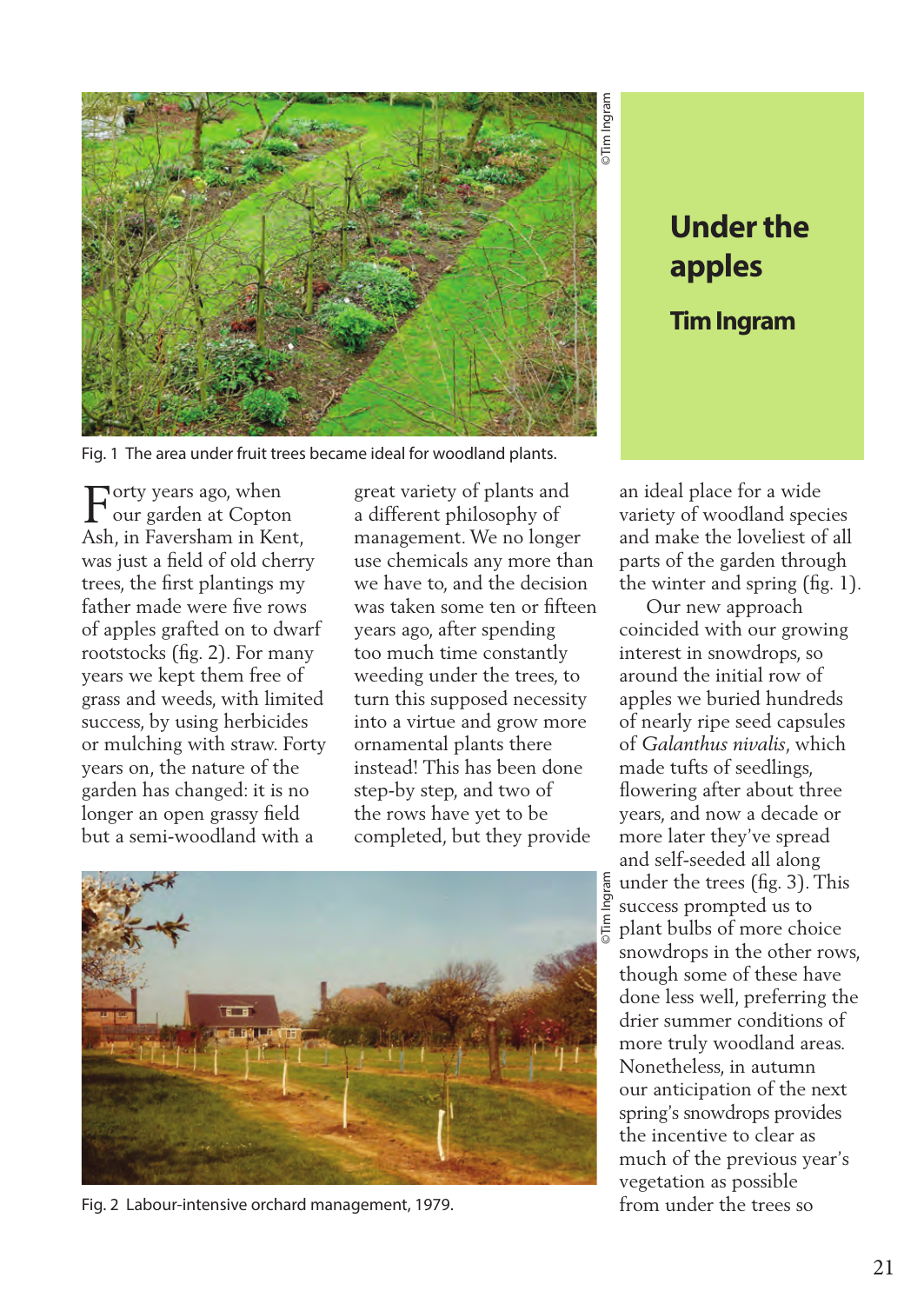

Fig. 3 Snowdrops made themselves at home



Fig. 5 Great Dixter Plant Fair is a good place to meet nurserymen and women. Here, Elizabeth Strangman is second from the right.



Fig. 6 *Helleborus viridis* in late December.



Fig. 4 Long beds with *Anthriscus sylvestris* 'Ravenswing', *Brunnera macrophylla*, fumitory, foxgloves and aquilegias.

they can be shown off to best advantage, and the whole panoply of spring woodlanders then follow in succession before the weeds really begin to emerge in late spring and summer. The plantings then turn into mini-herbaceous borders invaded by *Anthriscus sylvestris* 'Ravenswing', *Brunnera macrophylla*, fumitory, foxgloves, aquilegias (fig. 4) and later the odd annoying sow-thistle and nettle. Interestingly, this underplanting hasn't affected the fruit yields: in autumn we often get a glut of apples, more than we're able to use and store, and on occasion we've borrowed a friend's apple press and made juice.

 Our fascination with woodland species dates back to regular visits to that famous Kentish nursery, Washfield at Hawkhurst, and to Elizabeth Strangman and Graham Gough who worked with her; it's delightful to

still meet Liz at events such as the Great Dixter Plant Fairs which bring together so many fine gardeners (fig. 5).

 Hellebores have been a theme in our garden for as long as or longer than snowdrops, and we grow many under the apples, including a good selection of the true species. They can begin to grow and flower very early and then keep going for several months. The picture of *H. viridis* emerging was taken in late December (fig. 6), very welcome in midwinter, and three months later this is still a sturdy, free-flowering clump in full prime. Some have been grown from seed supplied by the great plantsman Jim Archibald, who with his nurseryman partner Eric Smith was responsible for introducing renowned hybrid strains such as the heavily spotted 'Cosmos' in the centre of my composite image of flowers (fig. 7).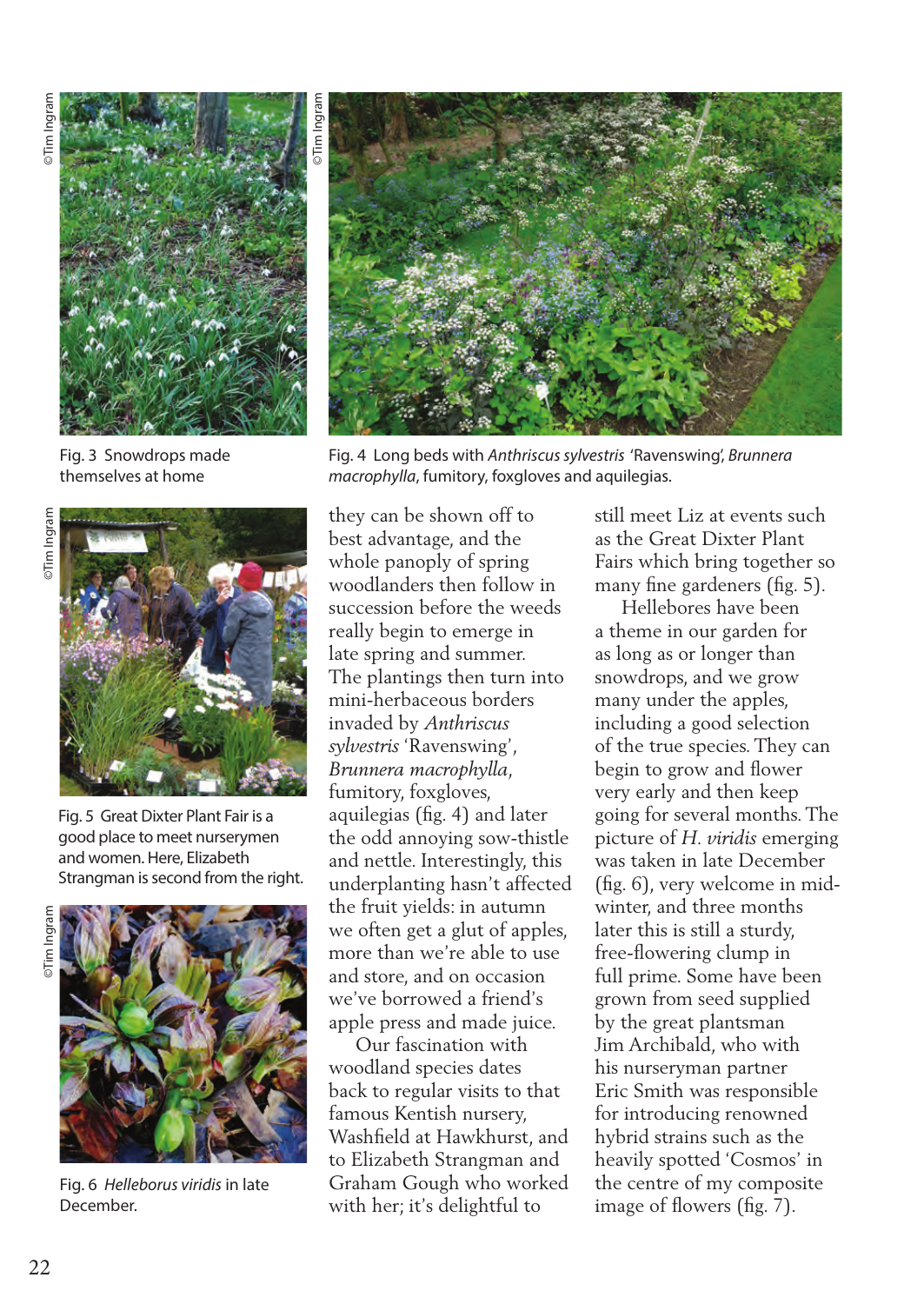



Fig. 7 Hellebores. Fig. 8 Perennial forget-me-not *Brunnera macrophylla* fills the gaps.

Another, a very good robust picotee-flowered plant, came from the breeding carried out by Kemal Mehdi at Hadlow College, a close friend of Elizabeth's. Hellebores, like snowdrops, make lasting connections between gardeners.

 There can hardly be two plants that combine better than *G. plicatus* 'Wendy's Gold' and *H. odorus* growing under an 'Orlean's Reinette' apple. Both genera can take nearly any winter weather thrown at them, even the blistering cold and arctic winds of the 'Beast from the East' this March, which severely damaged or killed very many evergreens in our garden.

 As the snowdrops fade and spring arrives, the full richness of the plantings develops. Fig. 8 shows the perennial forget-me-not *Brunnera macrophylla* filling the gaps earlier occupied by snowdrops with a haze of blue that persists into June. *Brunnera* can be an aggressive

companion – in other rows self-seeded plants are removed where they threaten to overcome more choice woodlanders – but it makes very good weed-smothering ground cover in dry soils and looks wonderful in combination with the sulphuryellow umbel *Smyrnium perfoliatum* that also fills any empty spaces in early May. As the hellebores continue flowering the woodland aristocrats, erythroniums and trilliums, come into their own; *Tulipa orphanidea* flowers around the young shoots of *Paeonia mlokosewitschii (*front cover*)*; the dark ferny leaves of 'Ravenswing' fill any room in between; and epimediums produce their flush of fresh new leaves and first flowers (fig. 9).

 After a Snowdrop and Hellebore Day in February, the grass is mown, the edges cut, and we're ready to open the garden for the NGS several times during the



Fig. 9 *Epimedium* 'Spine Tingler'.

spring to show how much happens before Chelsea!

 Our typically very dry, warm climate in Kent gives the woodland plantings a dishevelled and overgrown air later into summer. It can be hard to imagine just how lovely they were in spring, and yet paradoxically this diversity of woodland species is well adapted to the loss of light and moisture that only returns with the autumn rains and leaf fall.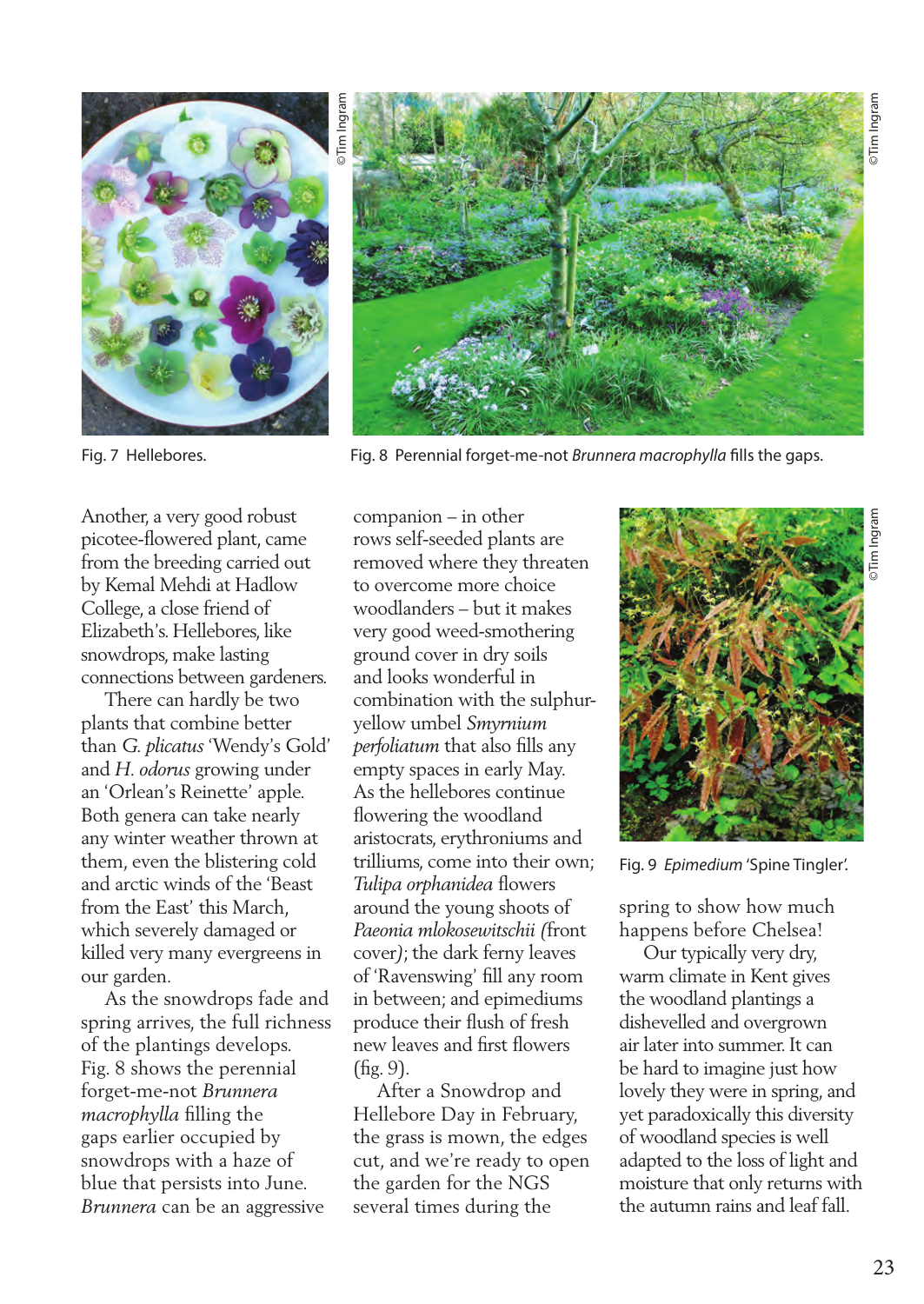

The great charm of sylvan plants is that tapestry of foliage and flower they make early in the year. An amazing variety of plants can play their parts between February and May, so I will pick out a few to look at more closely, some common and well known but others new and less familiar.

 Snowdrops set the pulse racing and one of the later ones, the Irish 'Straffan', flowers among the young leaves of the umbel *Smyrnium*. By early April the bare soil is filled. *Arum italicum* 'Marmoratum' has become too much of a good thing, seeding very freely yet not to be dismissed in very shady, dry spots near big trees. It throws up some very fine leaf forms as well as striking late-summer fruits, so it's tolerated in some areas and as much as possible removed in others. This is the best time to enjoy the exquisite detail of different forms of woodland



Fig. 10 Wood anemones Fig. 11 *Trillium kurabayashii* centre stage.

anemones, and we add to their variety steadily year by year (fig. 10). *Trillium kurabayashii* intermingles with the new foliage of aquilegias and epimediums and the flowers of *Brunnera*  (fig. 11). There are moments of drama as *Bergenia ciliata* flowers and we think we should plant more of these Elephant's Ears. And there is that excitement of returning from a specialist Alpine Garden Society Show at RHS Rosemoor in Devon with a boxful of new plants that need a home under the trees. Later into spring, *Disporum* and P*olygonatum odoratum* 'Red Stem' (fig. 12) spear through lower groundcover species, adding subtlety of form and flower.

 There are variations on a theme – if anything at all, this is what you learn as you make a garden. As you discover plants grown by other enthusiasts your own garden is constantly

enriched. That variety of woodland anemone can be added to by other species: *Anemone. trifolia*, which came by exchange with a gardener in Finland; *A. flaccida*, from Japan, with its delicately marbled leaves; and the more robust Chinese *A. prattii* (fig. 13), sold by the famous alpine nursery on the Scottish borders, Edrom, which introduces so many choice plants to horticulture.

 There are also disappointments. Paul Barney of Edulis Plants had the most beautiful form of *Disporum cantoniense* 'Blueberry Bere' for sale at the Summer AGS Show at Wimborne in 2016, but as it's emerged each spring since it's been nibbled away by molluscs and never become established. Gardening includes realism as well as display and show. There are surprises. *Podophyllum versipelle* 'Spotty Dotty' (fig. 14) has formed a reliable and striking specimen